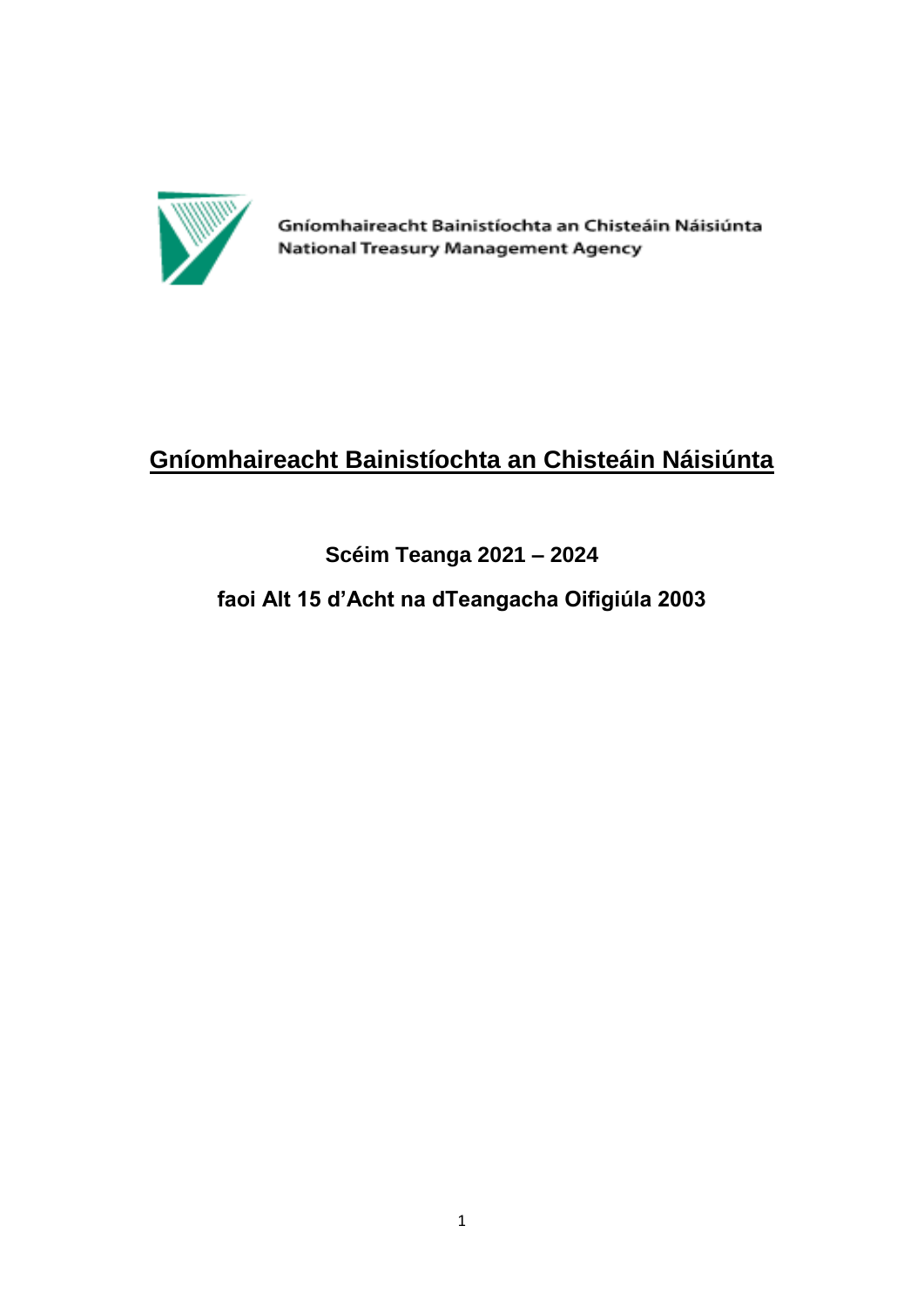# **Clár an Ábhair**

|    | 1. Réamhrá                                                               | 3                 |
|----|--------------------------------------------------------------------------|-------------------|
|    | 1.1 Ullmhú na Scéime                                                     | 3                 |
|    | 1.2 Cuspóirí na Scéime                                                   | 3                 |
|    | 1.3 Tosach Feidhme na Scéime                                             | 3                 |
|    | 2. Léargas Ginearálta ar GBCN                                            | 4                 |
|    | 2.1 Misean agus Spriocanna                                               | 4                 |
|    | 2.2 Céard a Dhéanaimid?                                                  | 4                 |
|    | 2.3 Struchtúr Eagraíochta GBCN                                           | 6                 |
|    | 2.4 Ár bPáirtithe Leasmhara                                              | 6                 |
| 3. | Ullmhú na Scéime                                                         | 7                 |
|    | 3.1 Meitheal                                                             | $\overline{7}$    |
|    | 3.2 Suirbhé ar an bhFoireann                                             | $\overline{7}$    |
|    | 3.3 Comhairliúchán                                                       | $\overline{7}$    |
|    | 4. Seirbhísí le Soláthar i nGaeilge, i mBéarla nó i nGaeilge agus Béarla | $\overline{7}$    |
|    | 4.1 Seirbhísí a sholáthraítear i nGaeilge cheana féin                    | 8                 |
|    | 4.2 Seirbhísí atá ar fáil i mBéarla amháin                               | 9                 |
|    | 4.3 Feabhsú Seirbhísí atá le soláthar go dátheangach                     | 9                 |
|    | 4.3.1 An Chéad Phointe Teagmhála                                         | 9                 |
|    | 4.3.2 Doiciméid agus Foilseacháin                                        | 10                |
|    | 4.3.3 Cumarsáid Inmheánach                                               | 10                |
|    | 4.3.4 Suíomh Gréasáin                                                    | 10                |
|    | 4.3.5 Ríomhphost                                                         | 11                |
|    | 4.4 Logainmneacha Oifigiúla Limistéar Gaeltachta                         | 11                |
|    | 4.5 Cumas Teanga a Fheabhsú                                              | 11                |
| 5. | Monatóireacht agus Athbhreithniú ar an Scéim                             | 12                |
|    | 6. An Scéim a Phoibliú                                                   | $12 \overline{ }$ |

2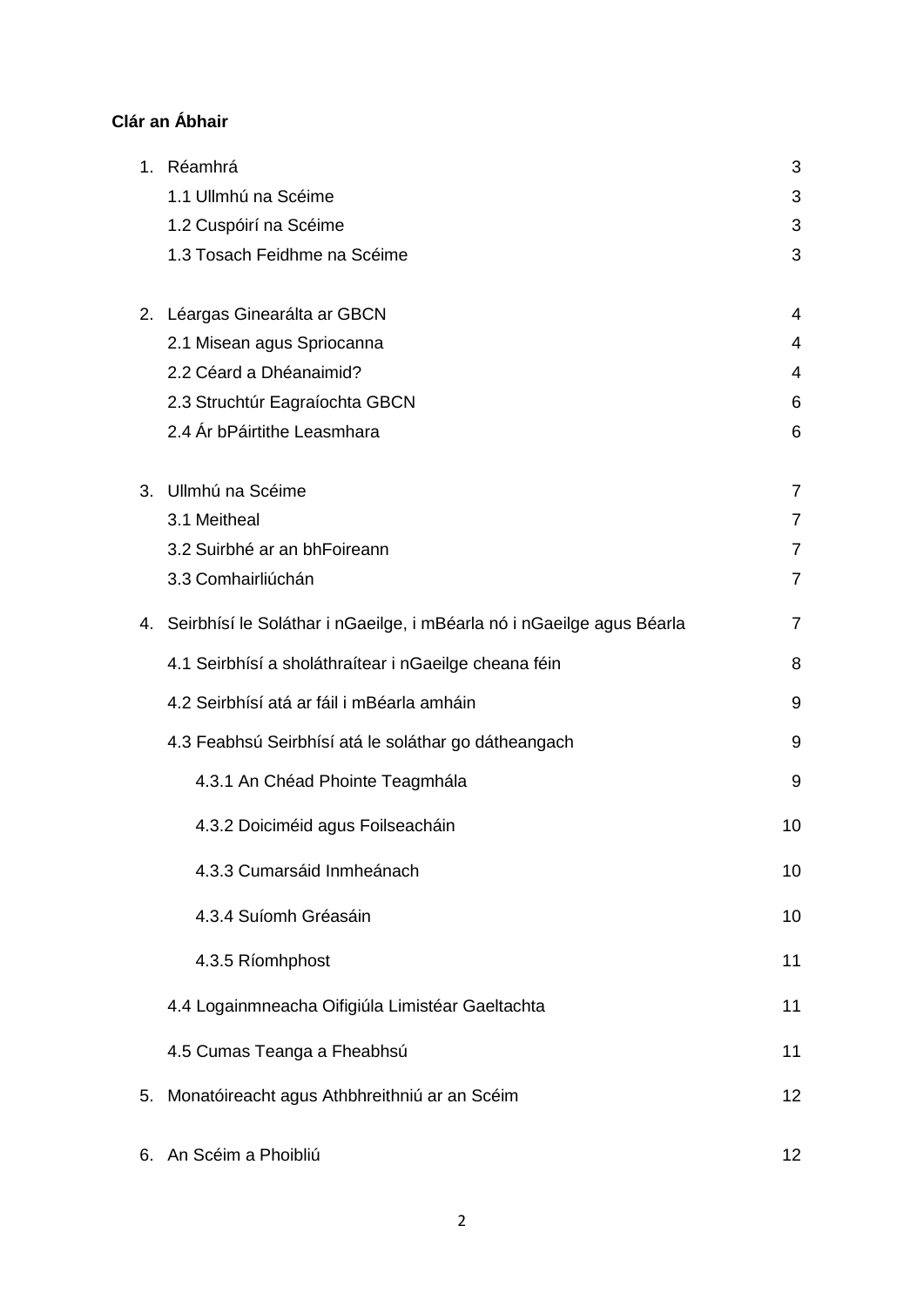### **1. Réamhrá**

Is í seo an dara Scéim Teanga (an "Scéim") a d'ullmhaigh Gníomhaireacht Bainistíochta an Chisteáin Náisiúnta ("GBCN") faoi Alt 11 d'Acht na dTeangacha Oifigiúla 2003 (an "tAcht"). Foráiltear le hAlt 11 den Acht go n-ullmhódh comhlachtaí poiblí scéim teanga ina gcuirtear síos ar na seirbhísí a bheartaíonn an comhlacht poiblí a sholáthar:

- trí mheán na Gaeilge amháin
- trí mheán an Bhéarla amháin
- trí mheán na Gaeilge agus an Bhéarla araon

agus na bearta atá le glacadh chun a chinntiú go ndéanfar aon seirbhísí nach soláthraíonn GBCN trí mheán na Gaeilge faoi láthair a sholáthar taobh istigh de thréimhse chomhaontaithe.

#### **1.1 Ullmhú na Scéime**

D'iarr an tAire Turasóireachta, Cultúir, Ealaíon, Gaeltachta, Spóirt agus Meán ar GBCN athbhreithniú agus ullmhú a dhéanamh ar dhréachtscéim nua faoi Alt 15 den Acht agus í a chur faoi bhráid oifig an Aire.

Ullmhaíodh an Scéim seo de réir Treoirlínte arna n-eisiúint ag an Roinn Turasóireachta, Cultúir, Ealaíon, Gaeltachta, Spóirt agus Meán.

#### **1.2 Cuspóirí na Scéime**

Is í aidhm na Scéime ná úsáid na Gaeilge a fhorbairt ar fud GBCN agus, nuair is gá, ina réimsí cumarsáide leis an bpobal. Cuirfidh GBCN leis an bhfeasacht a chruthófar mar thoradh ar an gcéad dréachtscéim Gaeilge agus leanfaidh sé ag déanamh monatóireachta ar an éileamh ar sheirbhísí Gaeilge le linn na Scéime.

#### **1.3 Tosach Feidhme na Scéime**

Tá an Scéim seo deimhnithe ag an Aire Turasóireachta, Cultúir, Ealaíon, Gaeltachta, Spóirt agus Meán. Tosóidh an Scéim le héifeacht ón 01 Meitheamh 2021 agus fanfaidh sí i bhfeidhm ar feadh tréimhse 3 bliana ón dáta seo nó go dtí go mbeidh scéim nua deimhnithe ag an Aire de bhun Alt 15 den Acht.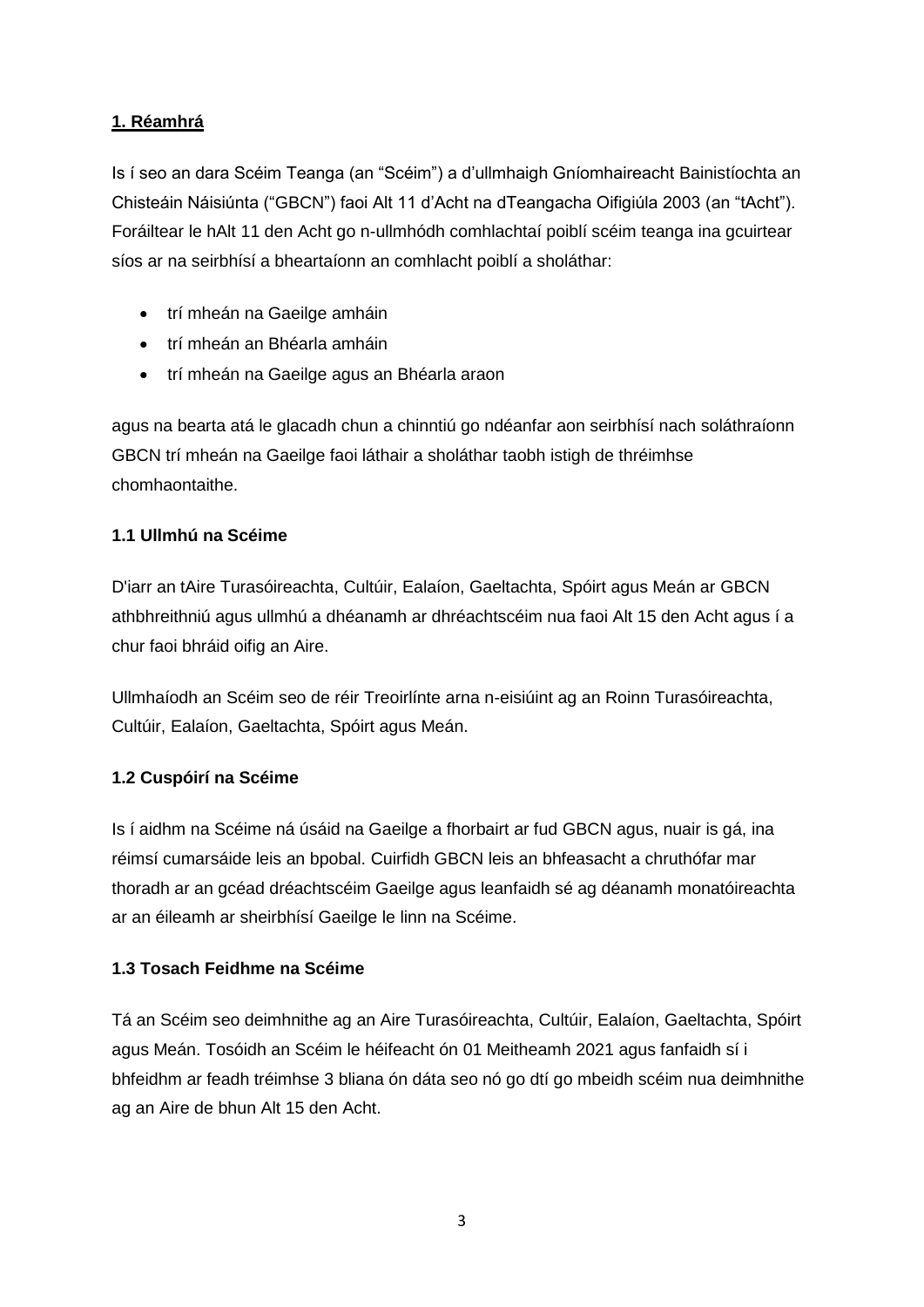#### **2. Léargas Ginearálta ar GBCN**

#### **2.1 Misean agus Spriocanna**

Bunaíodh GBCN faoi reachtaíocht i 1990. I mí na Nollag 2014, simplíodh a struchtúr rialachais nuair a tugadh isteach bord uileghabhálach nua ar a dtugtar an Ghníomhaireacht. Ceann de chuspóirí an struchtúir rialachais nua shimplithe is ea cur chuige níos comhtháite a éascú maidir le sainorduithe reachtúla GBCN a chur i bhfeidhm. Is é an cuspóir aontaithe ar fud shainorduithe éagsúla GBCN ná sócmhainní agus dliteanais phoiblí a bhainistiú ar bhonn tráchtála agus go críonna.

D'fhorbair GBCN Straitéis Chorparáideach 2019 - 2023 chun tacú lena aonaid ghnó agus a sainorduithe á gcomhlíonadh. Is é ár gcuspóir uileghabhálach ná Luach Fadtéarmach a sheachadadh don Stát agus dá shaoránaigh ach saineolas suntasach airgeadais, infheistíochta agus dlí i mbainistíocht sócmhainní agus dliteanais a chur i bhfeidhm ar fud ár sainorduithe go léir. Gné eile de GBCN is ea a chumas aonaid ghnó a bhunú nó a athfhócasú go tapa chun na sainorduithe a shann an Rialtas a chomhlíonadh. Éilíonn sé seo ar GBCN a chroí-inniúlacht a chothabháil agus a fhorbairt go leanúnach, rud a chinntíonn Luach Fadtéarmach leanúnach don Stát.

#### **2.2 Céard a Dhéanaimid?**

Is comhlacht Stáit é an GBCN a oibríonn le sainchúram tráchtála chun seirbhísí bainistíochta sócmhainní agus dliteanais a sholáthar don Rialtas. I measc na ngnóthaí atá á mbainistiú ag GBCN tá iasachtaíocht i gcomhair an Státchiste agus bainistíocht an Fhiachais Náisiúnta, an Ciste Infheistíochta Straitéisí d'Éirinn, an Ghníomhaireacht Airgeadais d'Fhorbairt Náisiúnta, NewERA (an tÚdarás um Gheilleagar Nua agus um Théarnamh) agus an Ghníomhaireacht um Éilimh ar an Stát.

#### **Maoiniú agus Bainistiú Fiachais**

Tá GBCN freagrach as iasachtaíocht thar ceann an Rialtais agus as bainistiú an Fhiachais Náisiúnta d'fhonn leachtacht don Státchiste a chinntiú agus d'fhonn an t-ualach úis a íoslaghdú sa mheántéarma.

### **An Ciste Infheistíochta Straitéisí d'Éirinn**

Rialaíonn agus bainistíonn GBCN an Ciste Infheistíochta Straitéisí d'Éirinn, a bunaíodh i Nollaig 2014 agus sainordú reachtúil aige infheistiú ar bhonn tráchtála ar bhealach a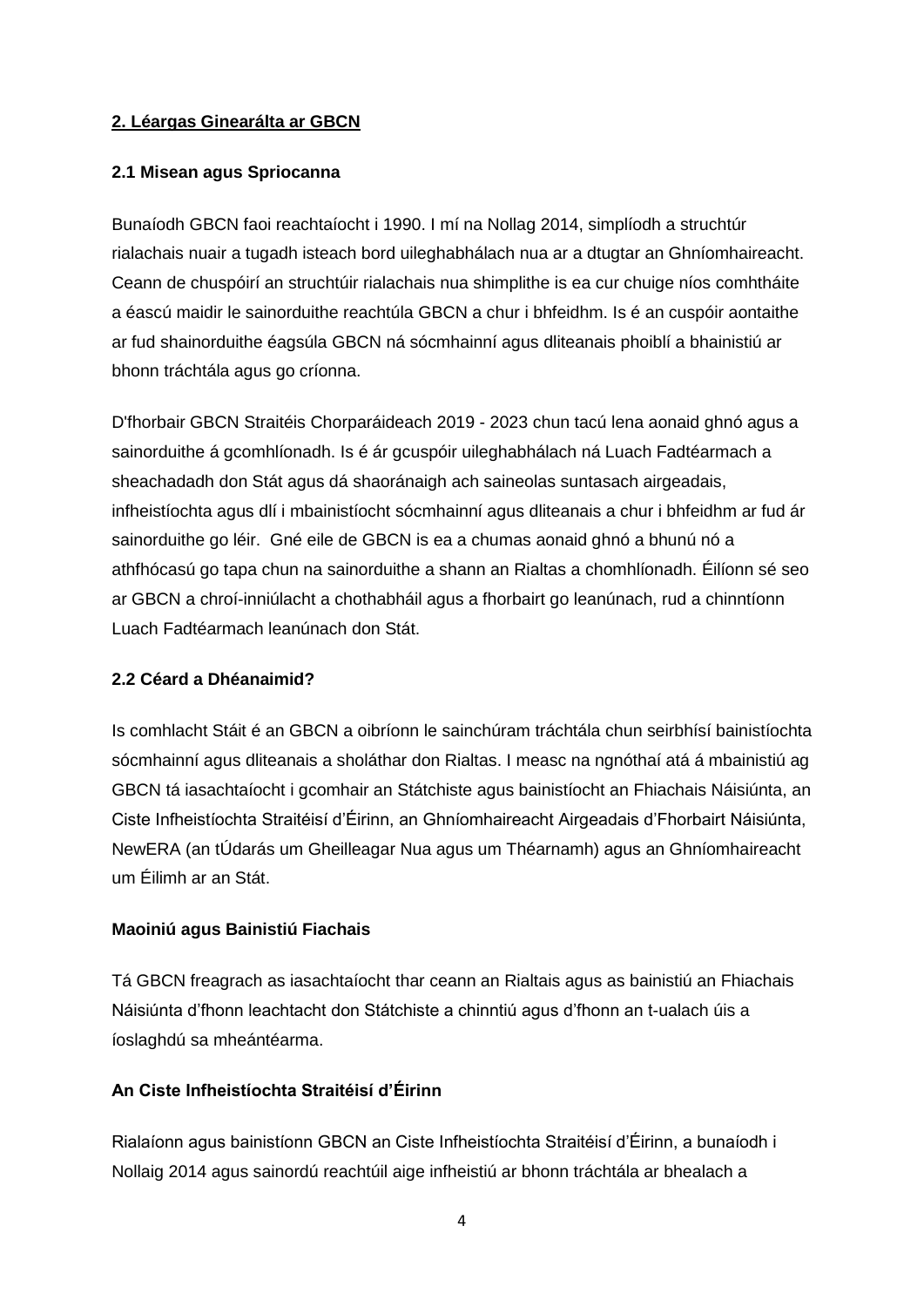cheapfar chun tacú le gníomhaíocht gheilleagrach agus le fostaíocht sa Stát. Tháinig an Ciste Infheistíochta Straitéisí d'Éirinn i gcomharbacht ar an gCúlchiste Náisiúnta Pinsean.

#### **An Ghníomhaireacht Airgeadais d'Fhorbairt Náisiúnta**

Agus é ag gníomhú mar an Ghníomhaireacht Airgeadais d'Fhorbairt Náisiúnta, is é GBCN an comhairleoir airgeadais reachtúil d'údaráis Stáit maidir leis na tionscadail infheistíochta poiblí sin a threoraítear chuige, le luach caipitil os cionn €75 milliún. Tá freagracht air freisin as tionscadail Chomhpháirtíochta Poiblí Príobháidí a sholáthar agus a sheachadadh in earnálacha nach údaráis iompair agus áitiúla iad agus as soláthar agus tógáil thraidisiúnta scoileanna de réir mar a threoraíonn an Roinn Oideachais agus Scileanna.

#### **NewERA**

Agus é ag feidhmiú mar NewERA, cuireann GBCN ionad tiomnaithe um shaineolas airgeadais chorparáidigh ar fáil don Rialtas, go háirithe i ndáil le forbhreathnú tráchtála comhlachtaí Stáit áirithe. Cuireann sé seirbhísí comhairleacha airgeadais agus tráchtála ar fáil d'Airí Rialtais lena n-áirítear i ndáil le feidhmíocht airgeadais, straitéis chorparáideach, pleananna caipitil agus infheistíochta, fáltais nó diúscairtí beartaithe, athstruchtúrú agus ceapacháin bhoird. Ina theannta sin, féadfaidh NewERA, i gcomhairle leis an Aire ábhartha, tograí a fhorbairt le haghaidh infheistíocht in earnálacha an fhuinnimh, an uisce, na teileachumarsáide agus na foraoiseachta chun tacú le gníomhaíocht gheilleagrach agus le fostaíocht.

#### **An Ghníomhaireacht um Éilimh ar an Stát**

Agus é ag feidhmiú mar an Ghníomhaireacht um Éilimh ar an Stát, déanann GBCN bainistíocht ar éilimh maidir le díobháil phearsanta, dochar do réadmhaoin agus faillí chliniciúil a dhéantar ar údaráis Stáit áirithe, lena n-áirítear an Stát féin, Airí Rialtais, an tArd-Aighne, Feidhmeannacht na Seirbhíse Sláinte, earnáil an chúraim sláinte dheonaigh, an Garda Síochána, Seirbhís Phríosúin na hÉireann, Óglaigh na hÉireann agus scoileanna pobail agus cuimsitheacha. Chomh maith leis sin, tá cúram bainistíochta riosca air, agus tugann sé comhairle agus cuidiú d'údaráis Stáit lena neamhchosaint ar éilimh a laghdú a mhéid is féidir. Ina theannta sin, bainistíonn sé costais tríú páirtí a thagann chun cinn de bharr Binsí Fiosrúcháin agus éilimh ar chostais dlí ó ghrúpaí ar éirigh leo ina gcás in éadan an Stáit maidir le díobháil phearsanta agus caingne eile nach mbaineann le díobháil phearsanta.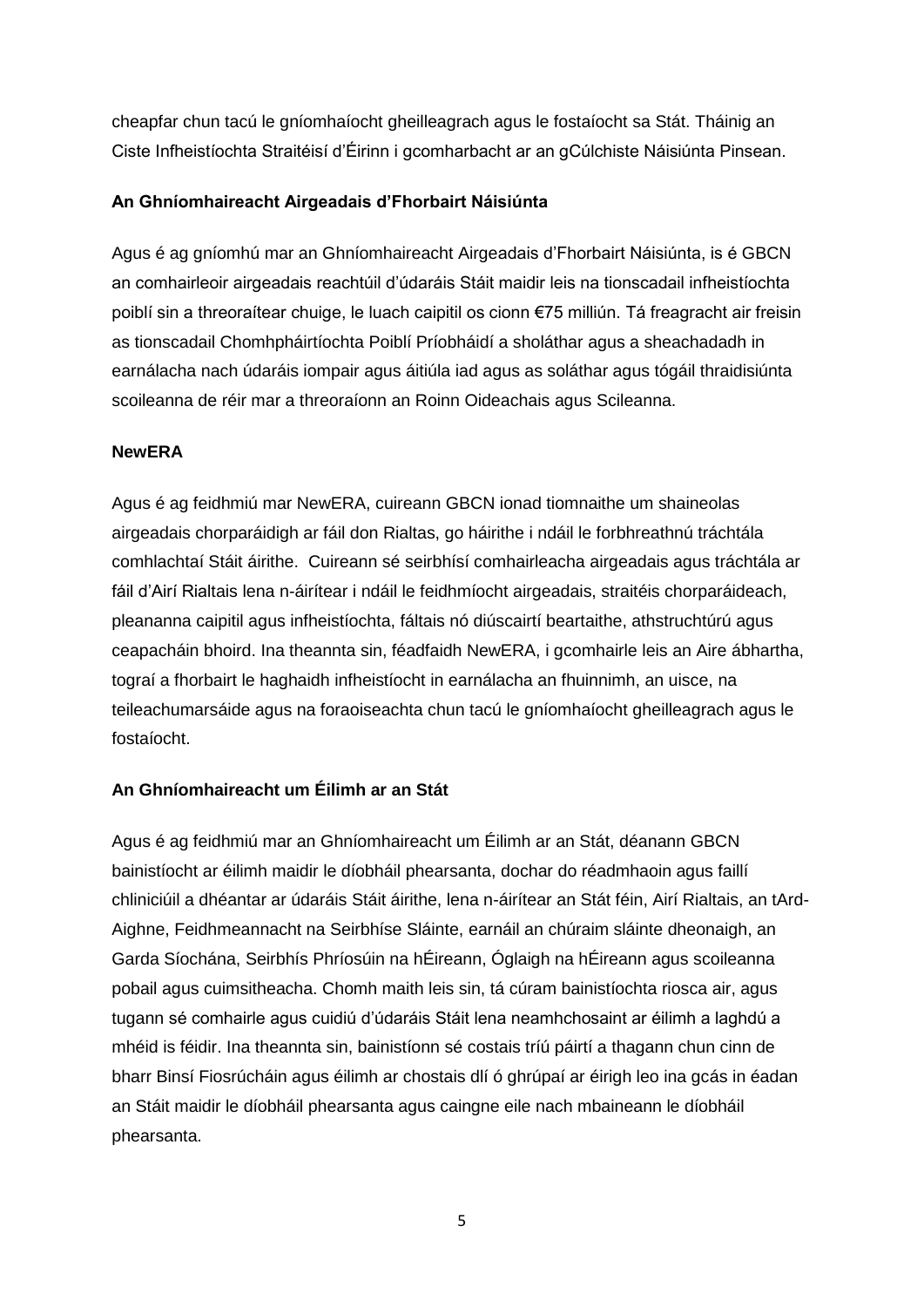Chomh maith leis na feidhmeanna thuas, sannann GBCN baill foirne don Ghníomhaireacht Náisiúnta um Bainistíocht Sócmhainní (NAMA), do Mhaoiniú Teaghais-Tógála Éireann (HBFI) agus do Chorparáid Baincéireachta Straitéiseach na hÉireann (SBCI) agus soláthraíonn sé seirbhísí agus córais ghnó agus tacaíochta dóibh freisin.



#### **2.3 Struchtúr Eagraíochta Ghníomhaireacht Bainistíochta an Chisteáin Náisiúnta:**

#### **2.4 Ár bPáirtithe Leasmhara**

Bímid ag plé lena lán páirtithe leasmhara éagsúla inár n-aonaid ghnó agus feidhmeanna corparáideacha ar fad. Ina measc tá:

- An tAire Airgeadais, an tAire Caiteachais Phoiblí agus Athchóirithe, Airí agus Ranna Rialtais eile, Comhlachtaí Stáit, Comhlachtaí Stáit Tráchtála agus contrapháirtithe AE;
- Institiúidí iasachtaithe, bainc cheannais agus bainc thráchtála intíre, idirnáisiúnta agus AE;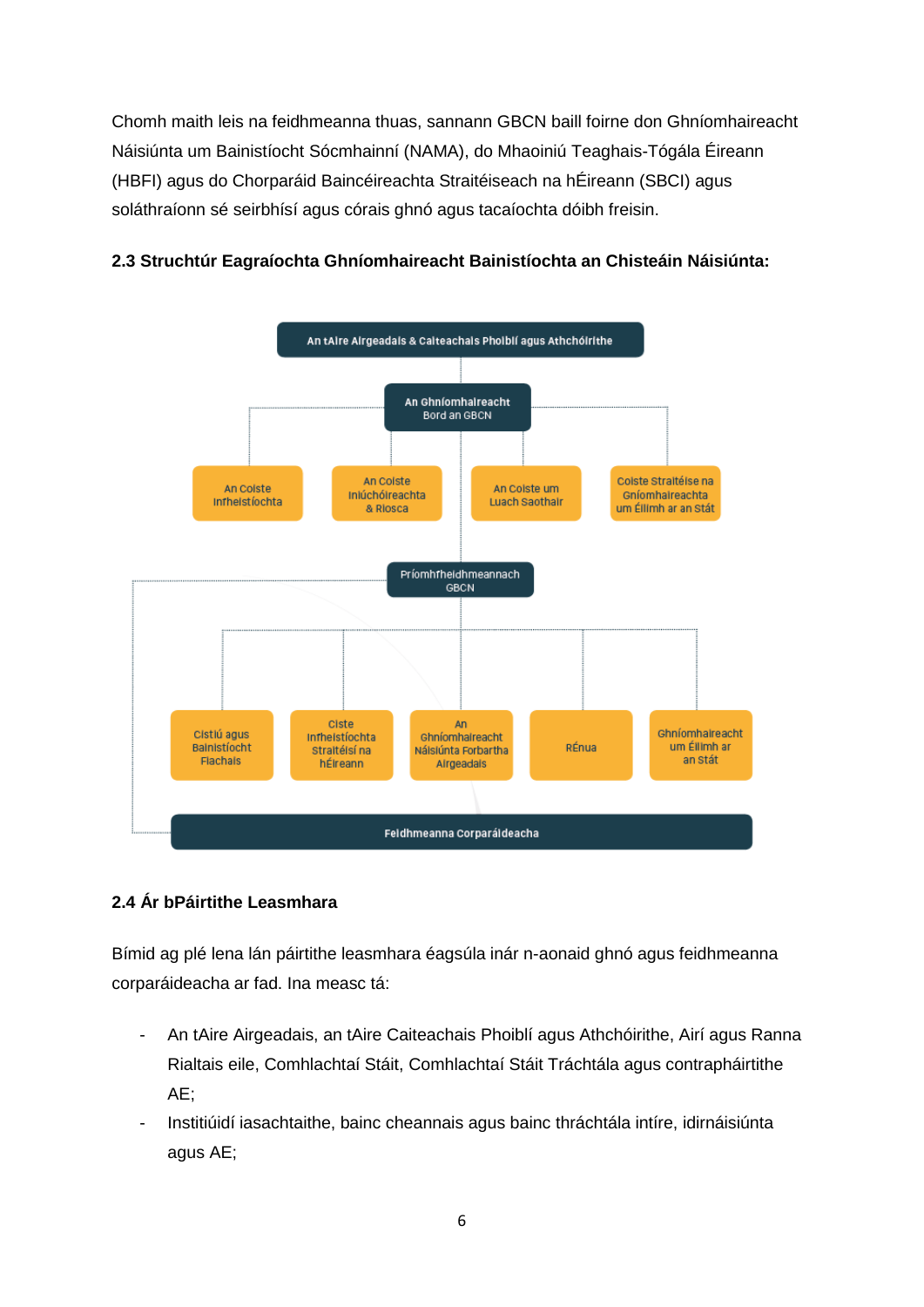- Pobail infheisteoirí intíre agus idirnáisiúnta, e.g. infheisteoirí institiúideacha, cistí infheistíochta Stáit, cistí pinsean; agus
- Pobail agus earnálacha gnó intíre agus idirnáisiúnta, e.g. fiontraithe, gnólachtaí nuathionscanta, gnóthais bheaga agus mheánmhéide agus gnólachtaí gnó.

#### **3. Ullmhú na Scéime**

#### **3.1 Meitheal**

Leagan nuashonraithe den chéad scéim Ghaeilge is ea an Scéim seo agus tá sí ullmhaithe ag an Aonad Seirbhísí Faisnéise Corparáidí ("Aonad CIS") le cúnamh á lorg ó Aonaid Ghnó de réir mar is gá. Is ar an Aonad CIS atá an fhreagracht as monatóireacht agus athbhreithniú a dhéanamh ar an Scéim.

#### **3.2 Suirbhé ar an bhFoireann**

Eisíodh ceistneoir do gach fostaí de chuid an GBCN chun a spéis sa Ghaeilge a mheas. Iarradh ar fhostaithe go háirithe a gcuid Gaeilge labhartha agus scríofa a rátáil. Tá torthaí an cheistneora á n-úsáid chun suim a thomhas iontu siúd ar mhaith leo a gcuid scileanna Gaeilge a fhorbairt tuilleadh.

#### **3.3 Comhairliúchán**

D'fhoilsigh GBCN fógra rúin ar an suíomh gréasáin www.tuairisc.ie inar tugadh cuireadh don phobal aighneachtaí a dhéanamh i ndáil le hullmhú na Scéime. Cuireadh fógra ar Inlíon GBCN freisin. Cruthaíodh seoladh ríomhphoist tiomnaithe chun glacadh le haighneachtaí nó le haon cheisteanna i ndáil leis an dréacht-Scéim. Ní raibh aon aighneacht faighte faoi dheireadh an phróisis seo.

#### **4. Seirbhísí le soláthar i nGaeilge, i mBéarla nó i nGaeilge agus Béarla**

Ní chuireann GBCN seirbhísí ar fáil go díreach don phobal. Tá trí fheidhm de chuid GBCN, áfach, a bhféadfadh suim a bheith ag an bpobal iontu. Is iad sin:

- **Cuntais Dhíomhaoine**: Is é GBCN bainisteoir Chiste na gCuntas Díomhaoin, a níoctar iarmhéideanna áirithe ar chuntais dhíomhaoine isteach ann, mar aon leis an luach ina airgead ar pholasaithe árachais saoil áirithe.
- **An Scéim um Ráthaíocht Dliteanas Incháilithe**: Tháinig an Scéim um Fhorais Chreidmheasa (Ráthaíocht Dliteanas Incháilithe) 2009, lenar foráladh do ráthaíocht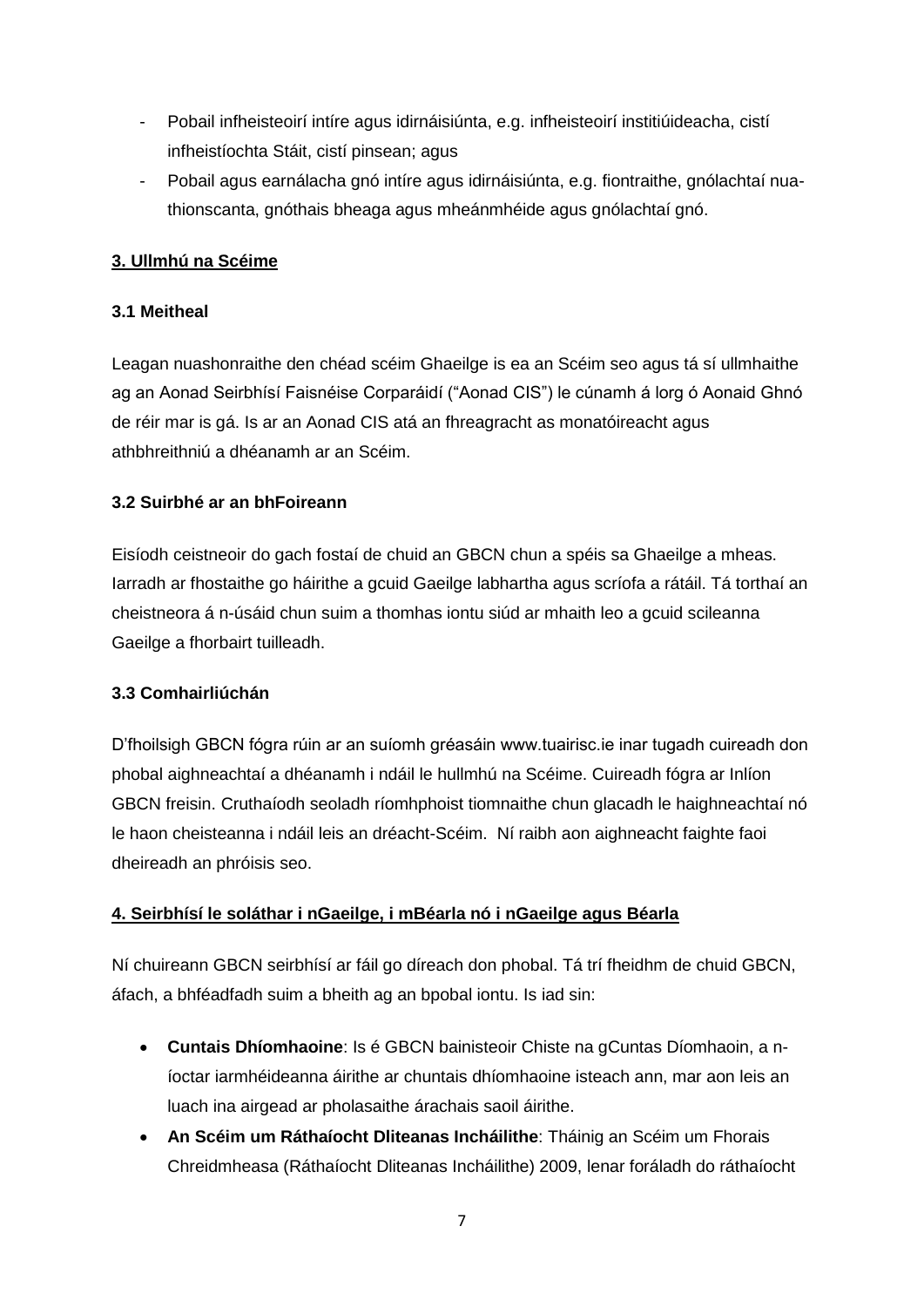dliteanas bainc áirithe, in éifeacht ar an 9 Nollaig 2009 agus cuireadh deireadh léi ar an 20 Márta 2013. Is é GBCN oibritheoir na Scéime seo.

 **Coigilteas Stáit**: is é seo an t-ainm branda a úsáideann Gníomhaireacht Bainistíochta an Chisteáin Náisiúnta chun cur síos ar réimse na dtáirgí coigiltis Rialtais a chuireann GBCN ar fáil trína ghníomhairí, An Post agus Cuideachta na nDuaisbhannaí, do choigilteoirí pearsanta.

Déanann GBCN cumarsáid leis an bpobal i gcoitinne ar na modhanna seo:

- Foilseacháin (Tuarascálacha Bliantúla)
- **Preasráitis**
- Suíomhanna Gréasáin
- Na Meáin Shóisialta
- Seisiúin Eolais don Phreas
- Agallaimh leis na Meáin

#### **4.1 Seirbhísí a sholáthraítear i nGaeilge cheana féin**

Is é an Béarla teanga oibre GBCN. Cuireann GBCN eolas ar fáil i nGaeilge, áfach, de réir a oibleagáidí faoi Acht na dTeangacha Oifigiúla 2003. Ina theannta sin, tá eolas áirithe a bhaineann le táirgí Coigiltis Stáit ar fáil i nGaeilge. Tá tuilleadh eolais ina thaobh seo leagtha amach thíos:

De réir oibleagáidí in alt 9 den Acht:

- is i nGaeilge agus i mBéarla atá stáiseanóireacht oifigiúil
- $\triangleright$  tugtar freagra i nGaeilge ar chomhfhreagras a fhaightear i nGaeilge
- is i nGaeilge agus i mBéarla atá comharthaí in áiteanna poiblí

De réir oibleagáidí in alt 10 den Acht:

- foilsítear an Straitéis Chorparáideach i nGaeilge agus i mBéarla
- foilsítear Tuarascáil Bhliantúil GBCN i nGaeilge agus i mBéarla
- foilsítear Tuarascáil Bhliantúil an Chiste Carbóin i nGaeilge agus i mBéarla
- Foilsítear Tuarascáil Bhliantúil an Chúlchiste Náisiúnta Pinsean i nGaeilge agus i mBéarla

I leith Coigilteas Stáit, tá cuid nach beag de na doiciméid a bhaineann leis na táirgí, lena náirítear téarmaí agus coinníollacha agus bróisiúir na dtáirgí, ar fáil i nGaeilge ar an suíomh gréasáin Coigiltis Stáit. Mar a luadh cheana, gníomhaíonn An Post mar ghníomhaire do GBCN i leith Coigiltis Stáit agus tá sé i mbun dara scéim Gaeilge a chomhaontú. Thug An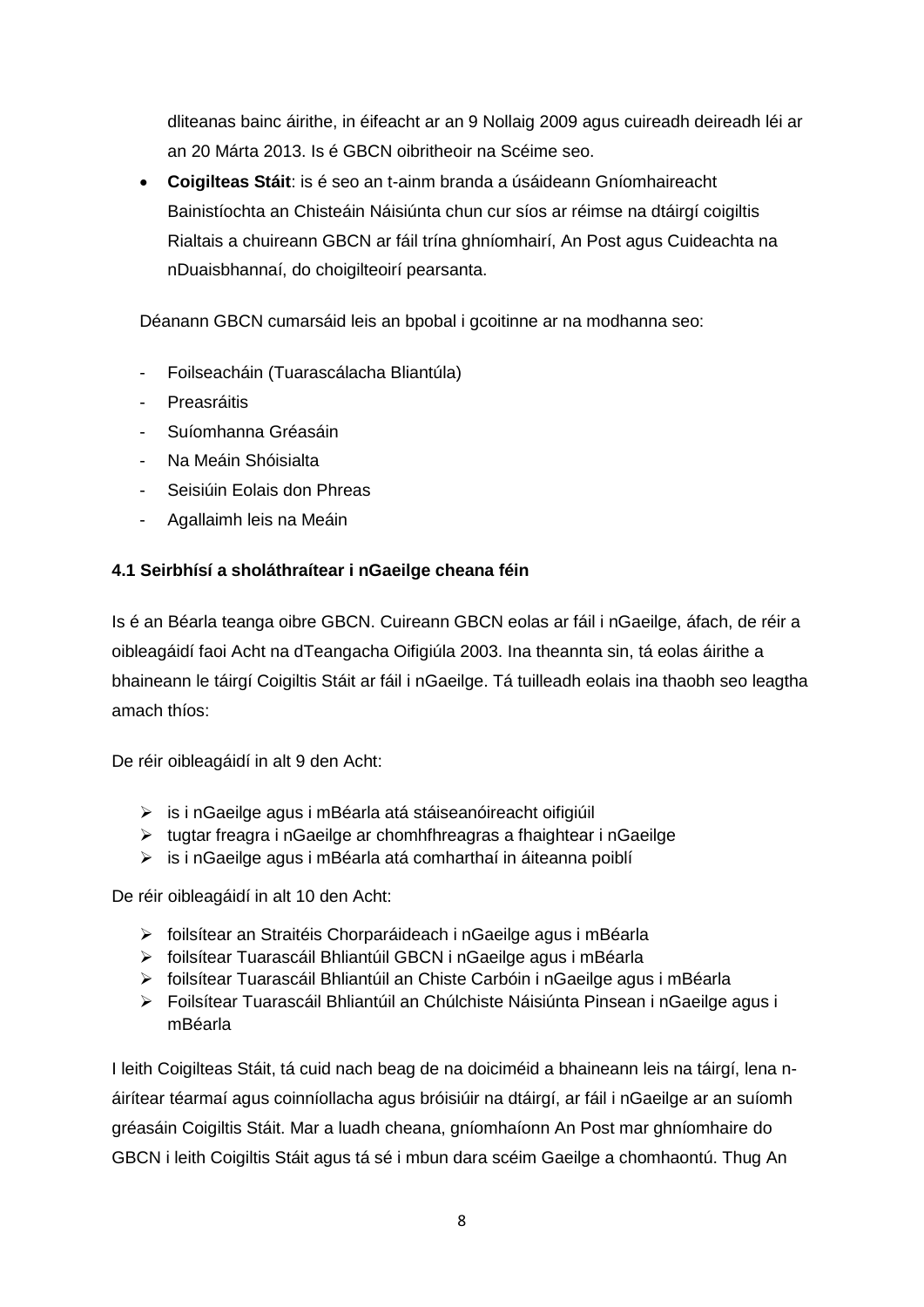Post an tiomantas seo a leanas maidir le feabhas a chur ar na seirbhísí a sholáthraíonn sé do chustaiméirí Choigiltis Stáit thar shaolré a chéad scéime Gaeilge, a ritheann ó 2015 go 2018:

'Cuirfear gach foirm chaighdeánach atá ar fáil i mBéarla ar fáil i bhfoirm dhigiteach ar an idirlíon i nGaeilge le linn shaolré na Scéime mar seo a leanas: 40% faoi dheireadh bhliain 1, 60% faoi dheireadh Bhliain 2, 100% faoi dheireadh Bhliain 3.'

# **4.2 Seirbhísí atá ar fáil i mBéarla amháin**

Tá roinnt doiciméad nach mbeidh ar fáil ach i mBéarla.

Áirítear orthu sin cáipéisí speisialtóra nó teicniúla de chuid GBCN. Ina theannta sin cuirfear óráidí nó ráitis ar fáil sa teanga ina dtugtar iad.

# **4.3 Feabhsú Seirbhísí atá le soláthar go dátheangach faoi Scéim GBCN**

Is é cuspóir an Achta ná cinnte a dhéanamh de go mbeidh fáil níos fearr ar sheirbhísí poiblí trí Ghaeilge agus go mbeidh siad ar chaighdeán níos airde. Tá sé d'aidhm ag GBCN infheictheacht agus úsáid na Gaeilge a mhéadú i ngach aonad gnó sna trí bliana atá romhainn amach. Chuige sin, tá GBCN tiomanta na garspriocanna seo a leanas a bhaint amach le linn na Scéime seo:

# **4.3.1 An chéad phointe teagmhála**

- $\triangleright$  Is é ionad fáiltithe GBCN an chéad phointe teagmhála leis an bpobal. Tá rochtain ag fostaithe atá ag obair sa láthair fáiltithe ar liosta d'fhostaithe, atá lonnaithe san Aonad CIS, atá ar fáil chun cumarsáid a dhéanamh le glaoiteoirí trí Ghaeilge. Mura mbeadh na fostaithe seo ar fáil, tá teachtaireacht ghutha dhátheangach 'as láthair' ar líne teileafóin an Aonaid CIS ar a bhféadfadh baill den phobal teachtaireacht a fhágáil sa teanga ba rogha leo.
- Cuireadh oiliúint ar fáil d'fhoireann na láithreach fáiltithe ionas go mbeidh siad in ann beannú bunúsach a thabhairt i nGaeilge. Cuirfear oiliúint ar bhaill foirne nua-earcaithe na láithreach fáiltithe maidir le beannú bunúsach i nGaeilge a sholáthar faoi dheireadh bhliain a dó den Scéim seo chomh maith.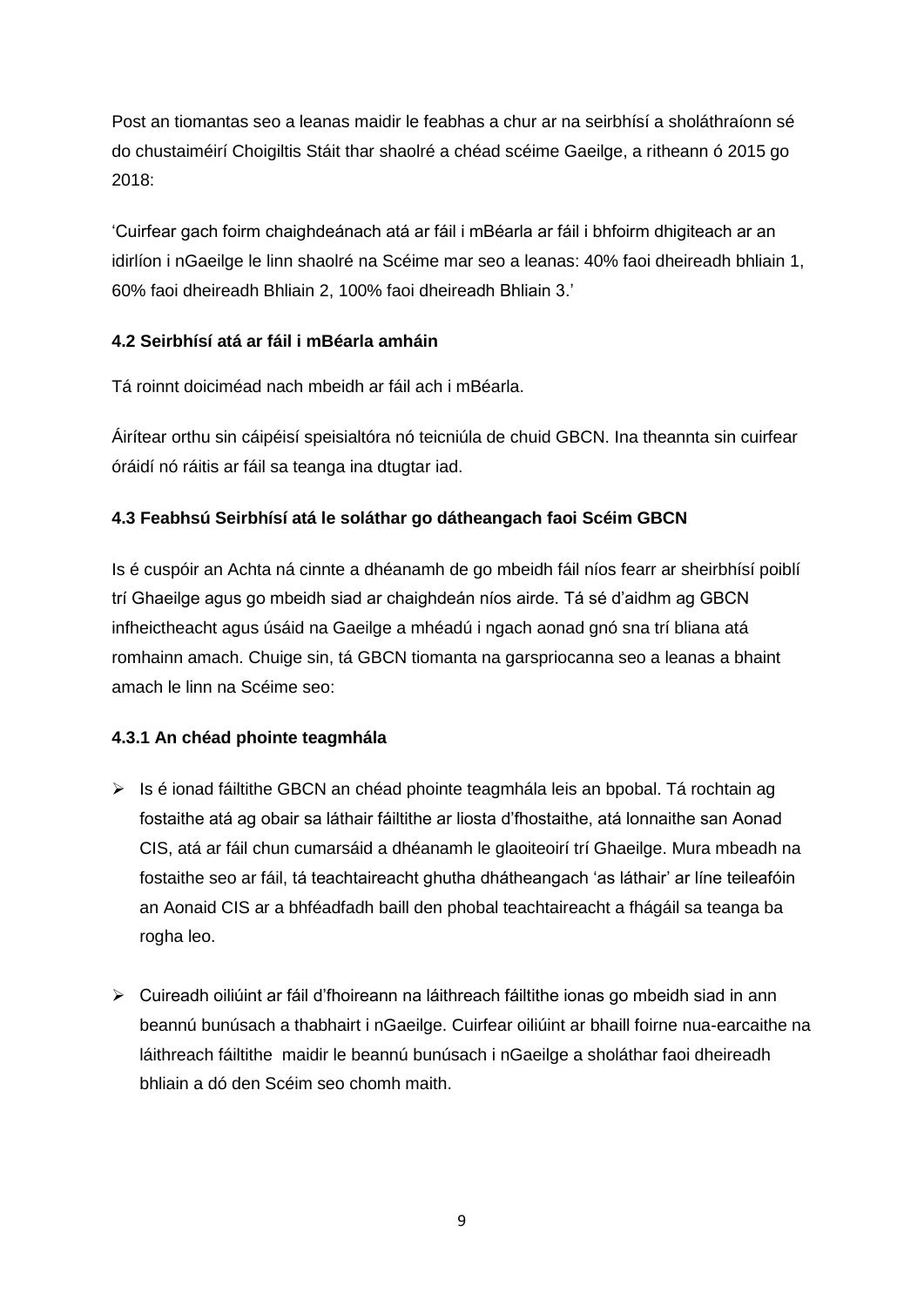#### **4.3.2 Doiciméid agus Foilseacháin**

- Foilseofar 20% de na preaseisiúintí go léir i nGaeilge agus i mBéarla. Déanfaimid ár ndícheall iad seo a fhoilsiú go comhuaineach faoi dheireadh na Scéime seo, ach beidh cásanna áirithe ann nuair nach mbeifear in ann é seo a dhéanamh.
- Tá Straitéis Infheistíochta ISIF ar fáil i nGaeilge agus i mBéarla ar shuíomh gréasáin GBCN.

#### **4.3.3 Cumarsáid Inmheánach**

- Cuirfear cúrsaí oiliúna Gaeilge ar fáil d'fhostaithe le linn na Scéime seo.
- Nuashonraíodh an cúrsa Ionduchtúcháin d'fhostaithe chun mír ar Scéim Gaeilge GBCN agus a oibleagáidí eile faoin Acht a chur san áireamh.
- Leanfar de chur chun cinn na Gaeilge go ginearálta san ionad oibre gach bliain ach gníomhaíochtaí sóisialta cosúil le rannpháirtíocht i Seachtain na Gaeilge agus maidineacha Caife débhliantúla a eagrú.

#### **4.3.4 Suíomh Gréasáin**

#### **Suíomh Gréasáin Corparáideach GBCN (**hiips://www.ntma.ie/ga/ **)**

Faoi dheireadh na Scéime seo, beidh ábhar na leathanach seo a leanas ar fáil i nGaeilge agus i mBéarla (gan naisc, Ceisteanna Coitianta agus/nó doiciméid PDF atá ar na leathanaigh a bheith san áireamh):

- > Leathanach Réimse Gnó ISIF (hiips://www.ntma.ie/business-areas/ireland-strategicinvestment-fund)
- Leathanach Réimse Gnó Maoinithe agus Bainistíochta Fiachais (hiips://www.ntma.ie/business-areas/funding-and-debt-management)
- Leathanach Réimse Gnó an NDFA hiips://www.ntma.ie/business-areas/nationaldevelopment-finance-agency
- Leathanach Réimse Gnó na Gníomhaireachta um Éilimh ar an Stát (hiips://www.ntma.ie/business-areas/state-claims-agency )
- Leathanach Réimse Gnó NewERA hiips://www.ntma.ie/business-areas/newera
- Leathanach Baile Rochtana Faisnéise (hiips://www.ntma.ie/information-pages)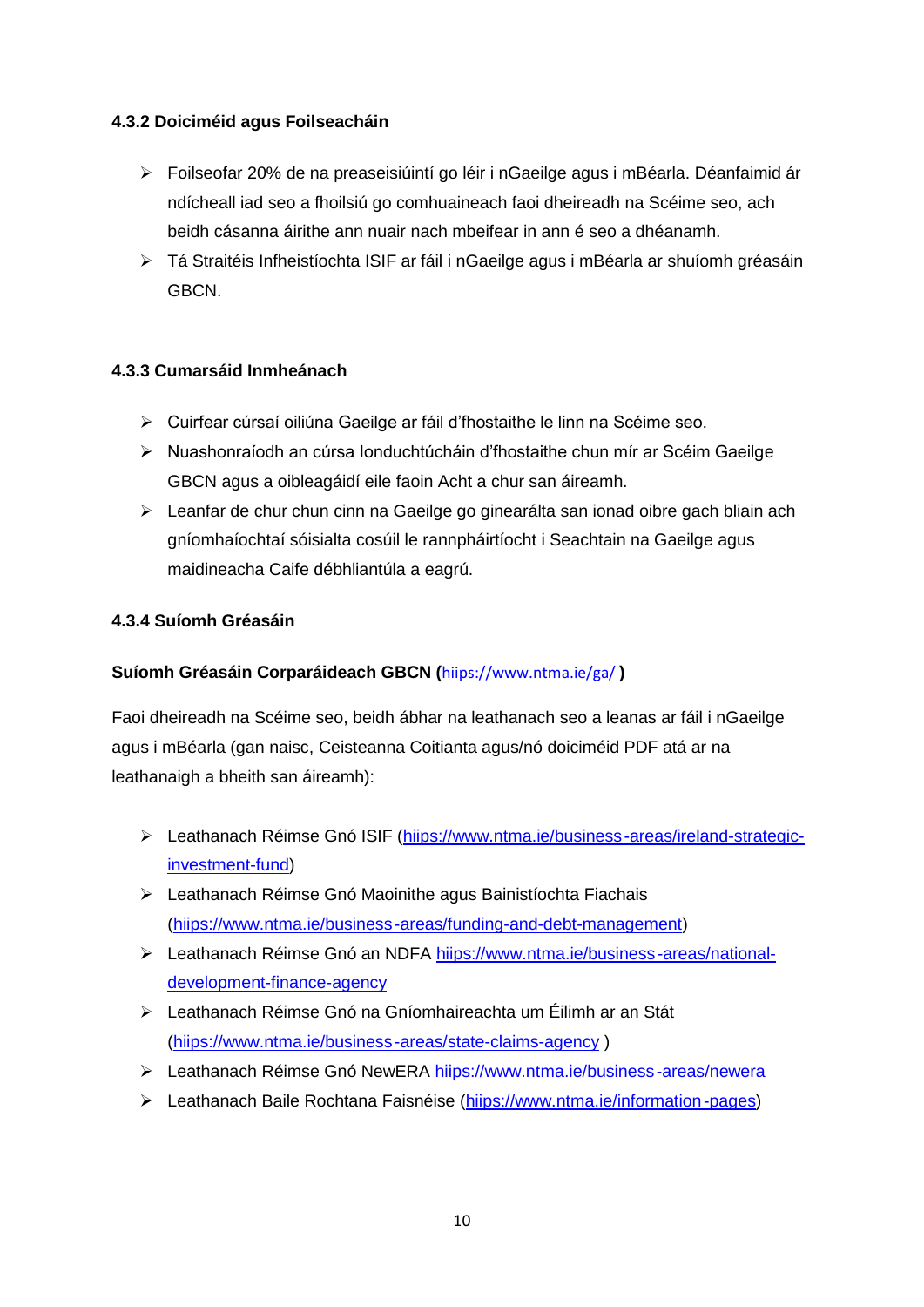#### **An Suíomh Gréasáin um Choigilteas Stáit** (hiips://www.statesavings.ie/?lang=ga -ie)

Coinneoidh An Post an t-ábhar Gaeilge ar shuíomh gréasáin Choigilteas Stáit de réir na bhfeabhsuithe atá beartaithe ina scéim Ghaeilge. Ina theannta sin, rachaidh GBCN i dteagmháil leis An Post maidir lena scéim Ghaeilge atá i réim d'fhonn feabhas breise a chur ar na seirbhísí a chuirtear ar fáil do chustaiméirí Choigilteas Stáit i nGaeilge.

#### **4.3.5 Ríomhphost**

- > Tá seoladh ríomhphoist Eolas@ntma.ie curtha ar bun tar éis na chéad dréachtscéime teanga chun go mbeidh an pobal i gcoitinne in ann ceisteanna a chur go héasca i nGaeilge. Fógraítear an seoladh ríomhphoist seo ar shuíomh gréasáin GBCN agus soláthróidh an fhoireann fáiltithe sonraí faoin seoladh ríomhphoist do bhaill an phobail a iarrfaidh é.
- Foilsítear an séanadh ar gach ríomhphost a seoltar go dátheangach.

#### **4.4 Logainmneacha Oifigiúla Limistéar Gaeltachta**

 Úsáidfidh GBCN logainmneacha oifigiúla limistéar Gaeltachta chun críche gnó oifigiúil.

#### **4.5 Cumas Teanga a Fheabhsú**

Tá roinnt fostaithe tar éis a chur in iúl gur mhaith leo cur lena gcuid Gaeilge le go mbeidh siad in ann ceisteanna ón bpobal a fhreagairt i nGaeilge. Tá socruithe á ndéanamh chun deis a thabhairt do na fostaithe sin freastal ar chúrsaí Gaeilge ag leibhéil éagsúla. Tá cúrsa ardleibhéil déanta ag roinnt fostaithe cheana féin. Le go mbeidh níos mó eolais ag daoine faoin nGaeilge agus faoi Scéim Teanga GBCN, beidh mír ar leith san Oiliúint Ionduchtúcháin um Chomhlíonadh d'fhostaithe nua.

- Beidh ról lárnach ag an Rannóg Acmhainní Daonna ó thaobh cabhrú le fostaithe a bhfuil aon riachtanais Ghaeilge acu. Spreagtar fostaithe a léiríonn suim sa Ghaeilge dul i dteagmháil leis an Rannóg Acmhainní Daonna chun roghanna agus cúrsaí oiliúna a d'fhéadfadh a bheith ar fáil a chur chun cinn.
- Nuashonraíodh an rannán Gairmeacha de shuíomh gréasáin GBCN chun aon duine atá ag iarraidh iarratas a dhéanamh ar fhógra earcaíochta nó ar fholúntas